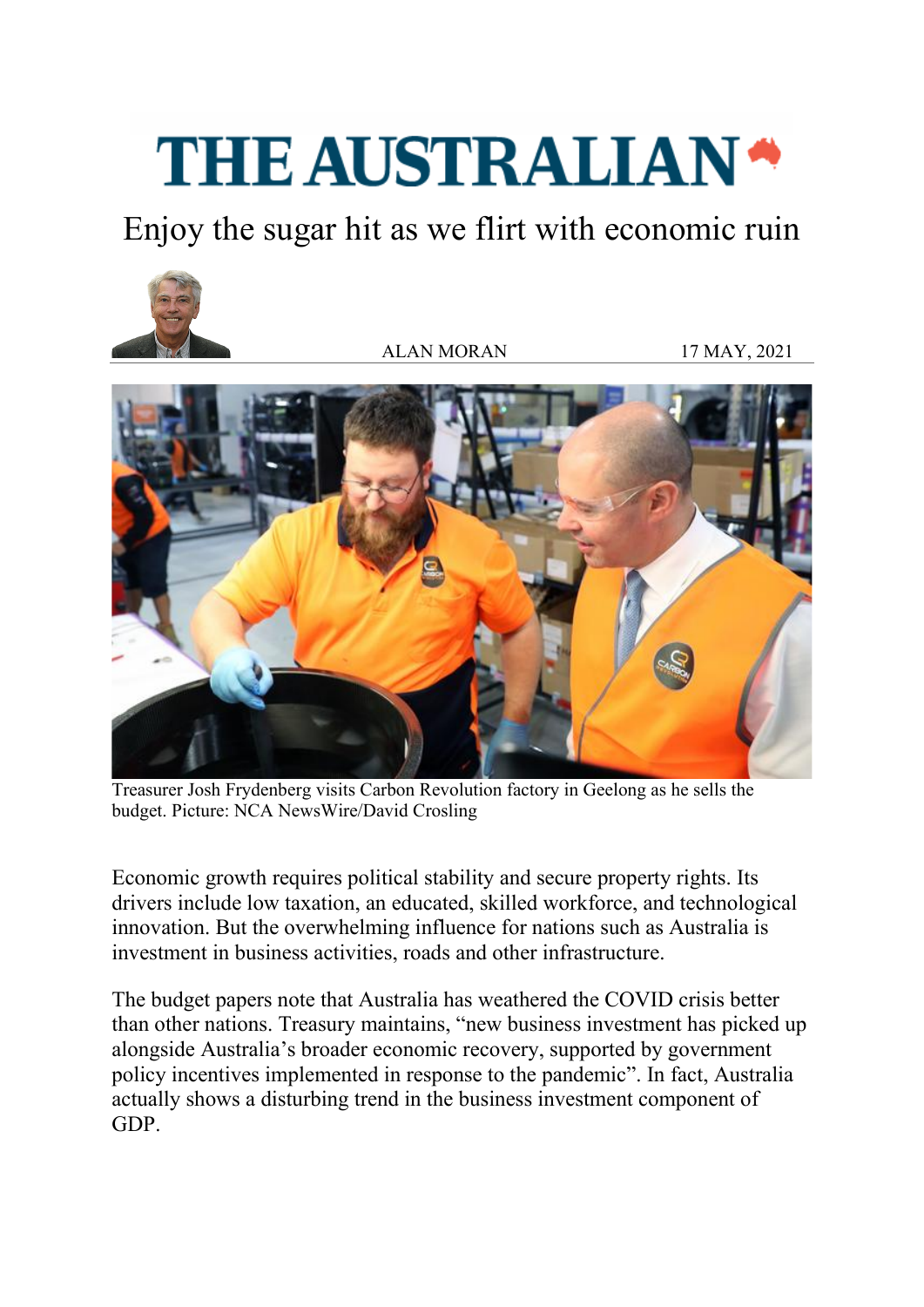Private and public business investment combined (privatisation has reduced the public component) has seen its share of GDP oscillating on a downward trend.

Sixty years ago (during a mining boom), the investment share of GDP approached 25 per cent. This fell to around 15 per cent in the 1970s recession, recovered to a little under 20 per cent in the 80s mining boom, before falling back to around 15 per cent and again briefly rising to just below 20 per cent in 2013, during the most recent upsurge in mining activity. Business investment has since sunk to a historical low of around 10 per cent of GDP.

The budget papers anticipate an anaemic 1.5 per cent increase in business investment next year.

Rapid economic growth of countries in our region, including China, India, Vietnam and Bangladesh, is being driven by investment shares of GDP that are double Australia's.

Nonetheless, the government's economic forecasts remain bullish. But that is because they are conditioned by Treasury's Keynesian economic framework, in which government deficits stimulate the economy into a growth path.

That outcome is in itself highly unlikely but it rests on the deficit being a shortterm measure to soak up under-utilised labour and capital, followed by a selfsustained resumption of growth on the back of an investment recovery with the resultant surge in economic activity repaying the deficit.

What we have instead is a permanent lift in spending bringing a budget deficit of 7.8 per cent of GDP, almost twice the deficits of Keating (1992-93) and Rudd (2009-10). The consequential level of government debt, which only 15 years ago had been eliminated, is 40 per cent of GDP.

Though increased spending offers a sufficient sugar hit to the economy, insulating the government from a voter backlash prior to the next election, its longer-term effects are ruinous.

Among its increased outlays on welfare, education and women, the government does doff its hat to the importance of productive investment. To this end, it has lowered some business taxes through allowing selective rapid write-offs of investment. And it has introduced a 17 per cent tax rate on returns from biotech and medical innovations.

Such "winner-picking" programs have never been successful — politicians and the public servants advising them just do not have the skillsets of merchant